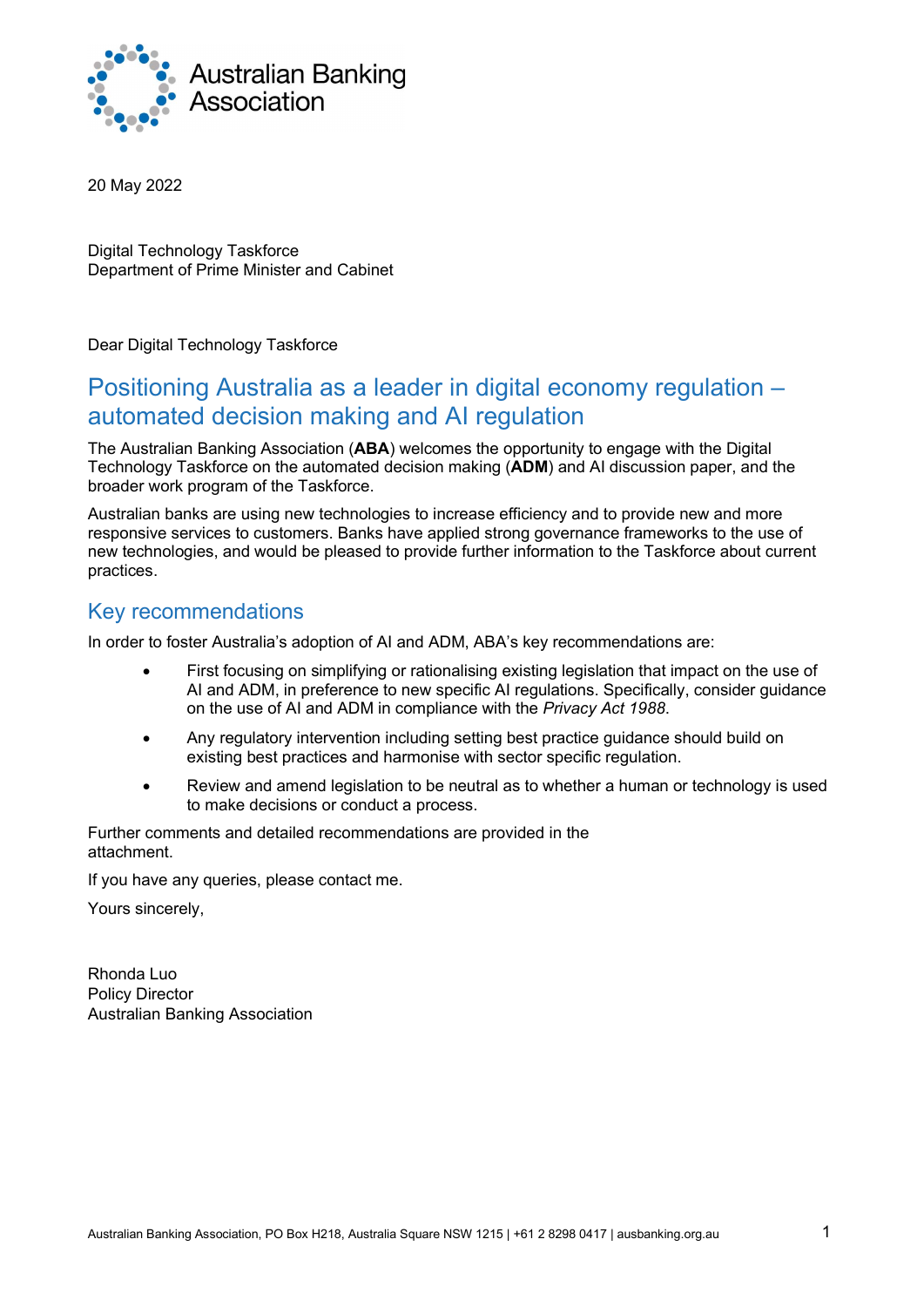

# Comments and recommendations

## **Context**

ABA welcomes the Department of Prime Minister and Cabinet's consideration of Australia's regulatory settings and how they can support and enable the responsible use of new technologies, with a focus on AI and ADM.

The potential of AI and ADM may be realised across consumer goods, business and enterprise technology, research, enabling participation by citizens, creating innovative business opportunities. In the private sector, AI and ADM may facilitate customer-facing interactions, where they can be used to personalise the customer experience, in internal areas to improve efficiency or to support new types of services, and to enhance functions like fighting financial crime. Currently, the adoption of technology may vary significantly between groups of citizens or customers, between industries and even between entities – for example between online-only, 'brick and mortar' or hybrid business models. However, consumer preferences, cost and efficiency drives and other competitive dynamics may be expected to drive further adoption of AI and ADM.

An Australian government response to AI and ADM would come into an already crowded regulatory environment. Policy considerations about the use of AI and ADM touch on other areas of law and policy, such as data access, privacy, data ethics, competition law, and current regulatory debates such as the oversight of social media and digital platforms. In addition, sector-specific regimes may already regulate the use of technology. As a case in point, the banking industry is subject to comprehensive prudential and conduct regulations on all aspects of a bank's business, in addition to general legislation including the Privacy Act. Banks also occupy a privileged position of trust in the community. Reflecting these regulations and community expectations, banks have adopted robust governance processes for the use of technology including AI and ADM.

Overseas approaches to AI and ADM vary. The European Union (EU) is proposing AI Regulations and Rules on liability, to be followed by a review of specific EU regulation on machinery and product safety. US regulatory agencies are issuing guidance or taking other action to address AI and unlawful discrimination, and in specific areas like housing, employment and financial services. The Monetary Authority of Singapore and the Bank of England have engaged industry practitioners, researchers, educators and technologists as part of regulatory work including developing best practice guidance. Industry associations including the IIF are developing principles for their members on issues such ethical use of customer data.

ABA Recommendations: In this context, ABA recommends:

- Government policy should consider AI and ADM as a whole-of-economy policy issue and as an enabler for economic activity, rather than a stand-alone policy issue or a new type of product or service.
- Foster the adoption of AI and ADM by first focusing on simplifying or rationalising existing legislation that impact on the use of AI and ADM, in preference to new specific AI regulations.
- Any regulatory intervention including setting best practice guidance should be based on open dialogue between regulators, policymakers and industry stakeholders, build on existing best practices and harmonise with sector specific regulation.

## Considering general legislation

#### Gap analysis and existing legislation

ABA welcomes the Government's proposal to build on existing work that has been done on the application of existing legislation and regulatory regimes to AI and ADM. ABA also supports the Government working with industry to identify principles that should underpin any further work on digital and technology.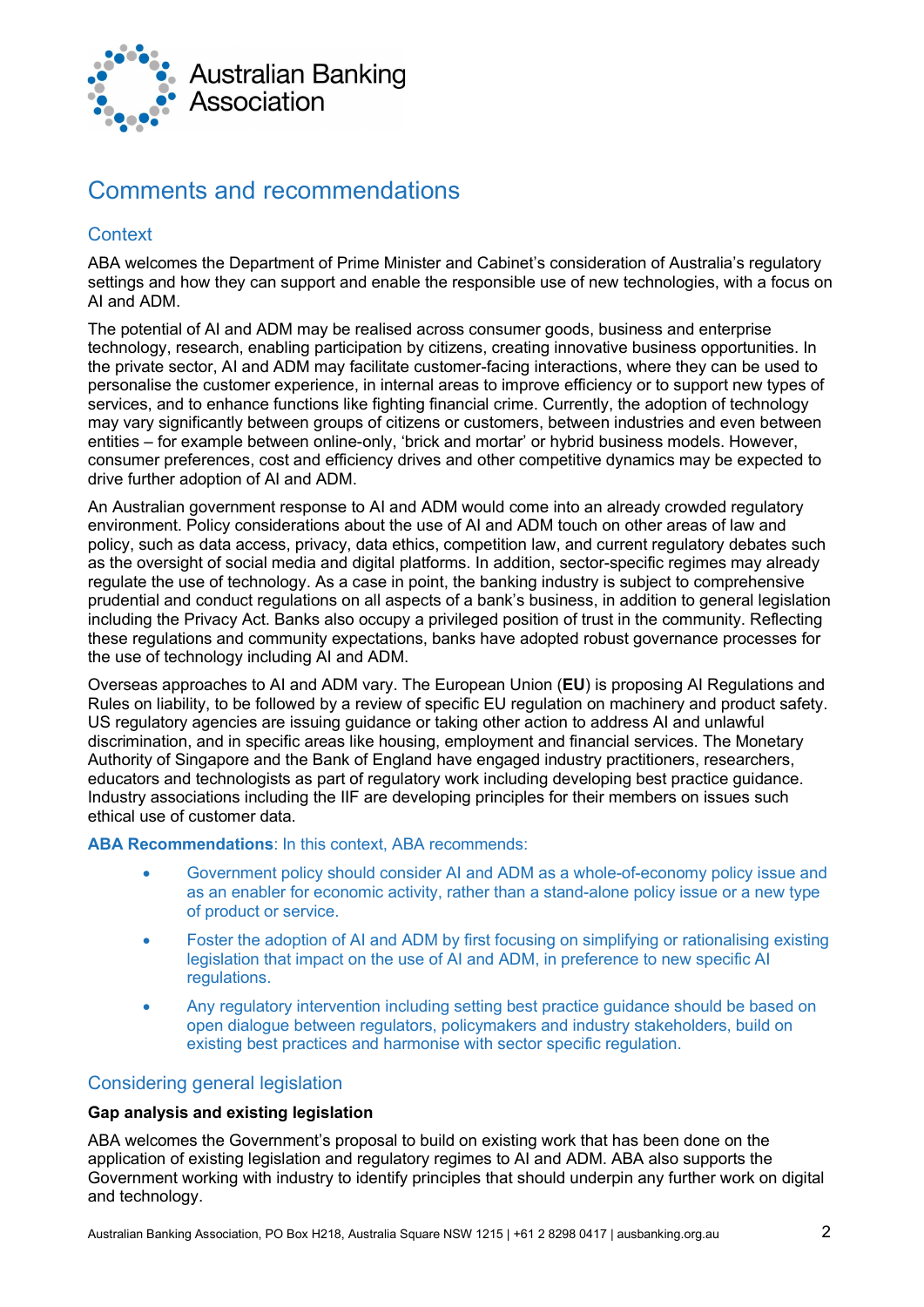

ABA strongly supports these initiatives seeking to promote consumer confidence and mitigates poor consumer outcomes, without being too prescriptive and hampering the evolution and adoption of new technologies. Absent the gap analysis described below, ABA does not see a case for new general legislation to regulate the use of AI and ADM.

We suggest starting by considering whether the issues addressed in the principles may be fully or partly addressed in other areas of law, such as use of data and privacy, cyber security and information security, fair trading/competition law, consumer protection laws, anti-discrimination laws. Some principles and issues may be covered by multiple existing regimes. In these cases, we suggest the preferred approach is to revise existing regimes to reflect the government's AI and ADM policy, and/or to remove inconsistencies between existing legislation to reflect the government's AI and ADM policy. There are emerging differences between the Privacy Act, specific data regimes and the proposed digital identity legislation that may result in inconsistent data privacy protections while adding unintended friction to the user experience and the capacity to use data for new technologies. One example is the Privacy Act Review proposal to require data to be 'anonymised' rather than 'de-identified' before it is no longer protected by the Privacy Act. De-identification is well understood by industry and data technologists, while a new requirement to 'anonymise' data may cause confusion and lead to a greater aggregation of data, which may reduce the data's richness for the application of AI and ADM.

In other cases, regulations may be 'technology neutral' (that is, does not require the use of a manual or non-digital process), but drafted in a way that assumes a human interaction or decision-maker and thus impede the adoption of AI or ADM. In these cases, reviewing the legislation to make them neutral as to the use of technology would support the use of new technologies.

#### Consider case for regulatory response

If the analysis identifies a clear gap in existing legislation, there may be a case to consider whether an additional response by Government or regulators may be warranted. Given the breadth of applications of AI and ADM, and the range of businesses that can use AI and ADM now and into the future, a range of regulatory and non-regulatory responses may be appropriate. For example, one response could be issuing guidance about applying the AI Ethics Principles issued by the Department of Industry rather than new legislation or regulations.

We also suggest the Government consider factors as the commercial and reputational incentives for a business to take a responsible approach to the use of AI or ADM; whether proposed regulation is fit for purpose to mitigate particular consumer detriment while retaining incentives to use AI to assist customers. Since many businesses are likely to procure AI and ADM services from a vendor, regulatory responses may also need to consider an Australian entity's bargaining power vis-à-vis their contractual counterparties.

Providing additional transparency about the use of AI and ADM can in itself be a step in building community confidence in these technologies. For example, more transparency about how the government will adhere to Australian and international best practices will help to build consumer confidence in this technology and can help to set the norms of AI and ADM use in the Australian economy more broadly.

#### Compliance with privacy law

Government and the Office of the Australian Information Commissioner (OAIC) could consider providing further precedent or guidance to explore the nexus between privacy law and the adoption of AI or ADM. For reference, Norway's Data Protection Authority regulatory sandbox helps entities comply with AI-specific provisions of the EU General Data Protection Regulation (GDPR) and develop privacyfriendly AI solutions. Its aim is to produce helpful precedent for the most common use cases of AI and how they can comply with the trickier, more vague provisions of the GDPR (e.g. privacy by design). The approach relies on workshops and extended consultation between AI developers and regulators. The sandbox then delivers two deliverables: a detailed report on how organisations tweak or build their algorithms to comply with GDPR and their project plans. These are then communicated to the wider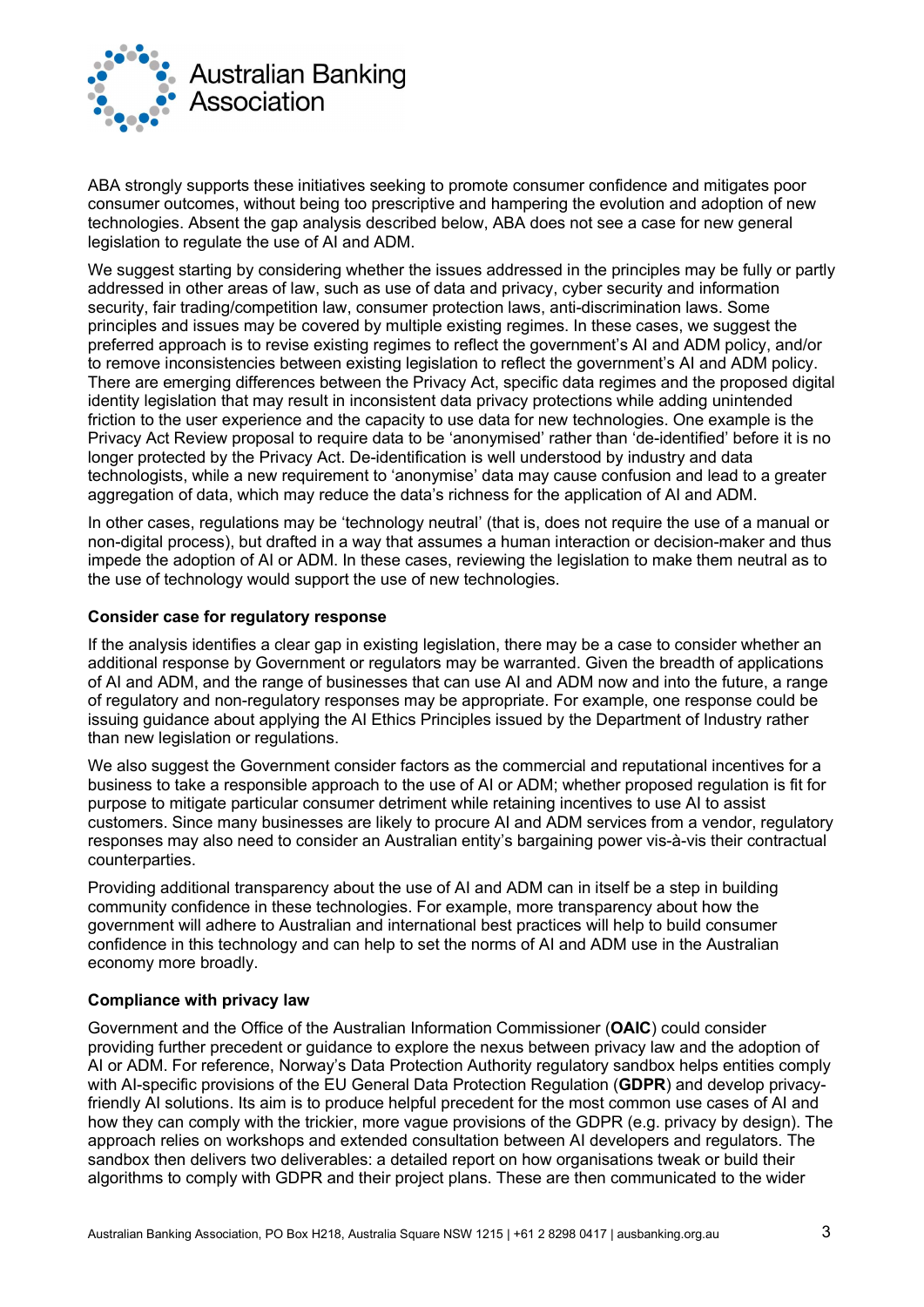

community of organisations building AI. Something like this would help industry to understand best practice.

ABA recommendations: ABA recommends the Government:

- Identify and rationalise existing legislation so they are consistent with any Government principles on the use of AI.
- Review and amend legislation to be neutral as to whether a human or technology is used to make decisions or conduct a process.
- Give OAIC a clear mandate to provide guidance on how AI and ADM can be used in compliance with the Privacy Act.

## 'Same risk, same rules'

Whether the Government proposes to take action to clarify existing law, introduce new principles or guidance, or consider new legislation, ABA advocates for a 'same risk, same rules' approach to any regulatory response.

While AI is used in regulated sectors such as telecoms and financial services, it equally has applications in businesses that are not subject to specific sectoral regulation. Requirements about the use of AI or ADM should apply consistently to economic activities that pose those risks, whether or not an activity is a regulated activity. Existing general legislation can be used to achieve this outcome instead of new, stand-alone legislation. For example, any principles, guidance or regulations about the use of ADM to make decisions about the provision of credit, or use of AI to steer a customer towards particular products or services, should apply to all entities that undertake this activity.

We consider this outcomes-based and risk-based approach would help to ensure Australia's regulatory response remains broadly consistent with those of overseas jurisdictions.

ABA recommendation: the Government takes a 'same risk, same rules' approach to considering any regulatory response to AI and ADM.

### Consumer outcomes and vulnerability

ABA agrees with the Department of Industry's ethical AI principles that AI should be fair, safe, reliable, transparent, contestable, human centred. Poor consumer outcomes that are linked to the use of AI and ADM – particularly outcomes that affect vulnerable consumers, can undermine public confidence in new technologies.

#### Decision making in humans and technologies

Both human contact and AI/ADM have their particular characteristics, strengths and weaknesses. Each in their own way can produce or embed processes and decision-making frameworks that create good or poor consumer outcomes; human and technology-made decisions can both be biased or inconsistent. In each particular case, just as there may be unjustifiable variability in human-made decisions, a customer may receive a different outcome in a specific case when AI or ADM is applied – in some cases, the outcome may more accurately reflect the customer's circumstances or the facts of the case.

We suggest any government policy that seeks to address quality of decision making and bias could hold the entities using AI or ADM to the same principles-based outcomes as for entities using human decision making. This may mean identifying a *pattern* of poor outcomes because biases have been coded into a model, or processes where the consumer is not provided adequate transparency and does not have the ability to escalate or challenge a decision (in other words, the use of AI/ADM should not produce a 'black box'). This approach can help to promote good consumer outcomes while facilitating digital-first business models that predominantly use algorithmic decision making.

If the Government considers it would be desirable for businesses to be accountable for their use of AI and ADM or ways to provide transparency about the inputs to models, we reiterate the regulatory response should be appropriate to the problem identified. We also encourage the Government to